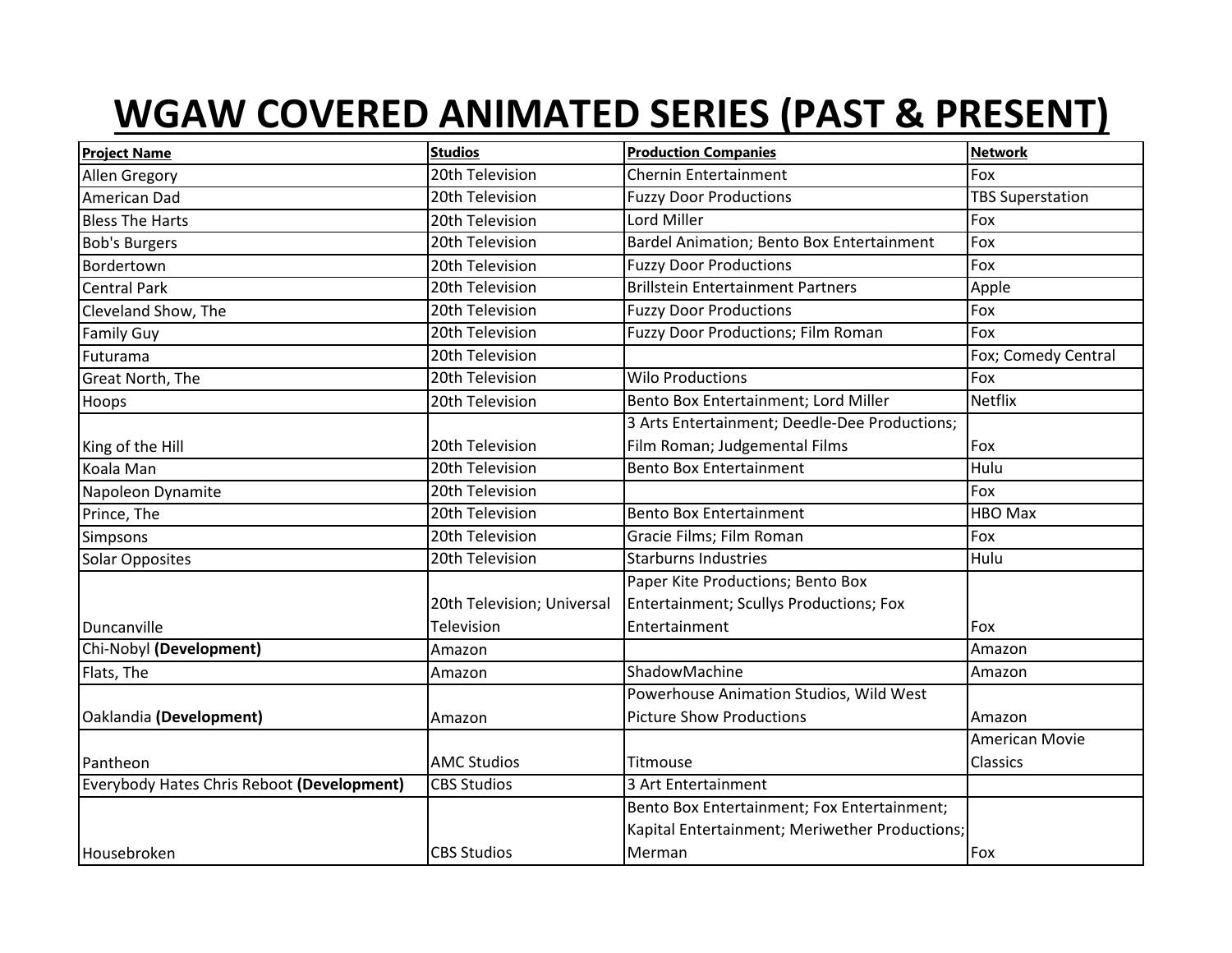| No Activity                               | <b>CBS Studios</b>          | Funny or Die                                           | Paramount +         |
|-------------------------------------------|-----------------------------|--------------------------------------------------------|---------------------|
|                                           |                             |                                                        | Paramount +; Comedy |
| Tooning Out The News                      | <b>CBS Studios</b>          | Light Media Solutions; Spartina                        | Central             |
| Freak Brothers, The                       | Lionsgate                   | <b>TWG Enterprises</b>                                 | Tubi TV             |
| <b>Adventure Beast</b>                    | <b>Netflix Studios</b>      |                                                        | <b>Netflix</b>      |
|                                           |                             | Titmouse; Good At Buziness, Inc.; Danger               |                     |
| <b>Big Mouth</b>                          | <b>Netflix Studios</b>      | <b>Goldberg Productions</b>                            | <b>Netflix</b>      |
| <b>Blood of Zeus</b>                      | <b>Netflix Studios</b>      | <b>Powerhouse Animation Studios</b>                    | <b>Netflix</b>      |
| <b>Blue Eye Samurai</b>                   | <b>Netflix Studios</b>      |                                                        | <b>Netflix</b>      |
| Chicago Party Aunt                        | <b>Netflix Studios</b>      | Olive Bridge Entertainment                             | Netflix             |
| DOTA: Dragon's Blood                      | <b>Netflix Studios</b>      | <b>Powerhouse Animation Studios</b>                    | <b>Netflix</b>      |
| <b>Drainland (Development)</b>            | <b>Netflix Studios</b>      |                                                        | <b>Netflix</b>      |
| <b>Human Resources</b>                    | <b>Netflix Studios</b>      | <b>Brutus Pink</b>                                     | <b>Netflix</b>      |
|                                           |                             | Odenkirk Provissiero Entertainment; Bento Box          |                     |
| Paradise PD                               | <b>Netflix Studios</b>      | Entertainment                                          | <b>Netflix</b>      |
| <b>Tuca and Bertie</b>                    | <b>Netflix Studios</b>      | Tornante Company, The                                  | Cartoon Network     |
|                                           | Netflix Studios; Gaumont    | Gaumont International Television; Wild West            |                     |
| F Is For Family                           | Television                  | Picture Show Productions; Big Jump Productions Netflix |                     |
| Disenchantment                            | The ULULU Company           | Rough Draft Studios                                    | Netflix             |
| Mulligan                                  | <b>Universal Television</b> | Little Stranger                                        | <b>Netflix</b>      |
| Q-Force                                   | <b>Universal Television</b> | 3 Arts Entertainment; Hazy Mills Productions           | Netflix             |
| Adam Ruins Everything: Reanimated History |                             | <b>Big Breakfast</b>                                   | truTV               |
|                                           |                             | BoJack Productions, ShadowMachine, The                 |                     |
| Bojack Horseman                           |                             | <b>Tornante Company</b>                                | Netflix             |
| Clash-A-Rama                              |                             | <b>Tolerable Entertainment</b>                         | YouTube             |
| Dream Corp LLC                            |                             | <b>Sunday Night Productions</b>                        | Cartoon Network     |
| <b>Exploding Kittens</b>                  |                             | Bandera Entertainment, Chernin Entertainment           | <b>Netflix</b>      |
|                                           |                             | Bento Box Entertainment; Odenkirk Provissiero          |                     |
| Farzar                                    |                             | Entertainment                                          | <b>Netflix</b>      |
| <b>Heaven's Forest</b>                    |                             | <b>Powerhouse Animation Studios</b>                    | Netflix             |
| <b>Human Discoveries</b>                  |                             | ShadowMachine                                          | Facebook            |
| Mike Judge Presents                       |                             | <b>Diamond Docs</b>                                    | Cinemax             |
| Rick & Morty                              |                             | Starburns Industries, Bardel Entertainment Inc.        | Cartoon Network     |
| Seis Manos                                |                             | <b>Powerhouse Animation Studios</b>                    | Netflix             |